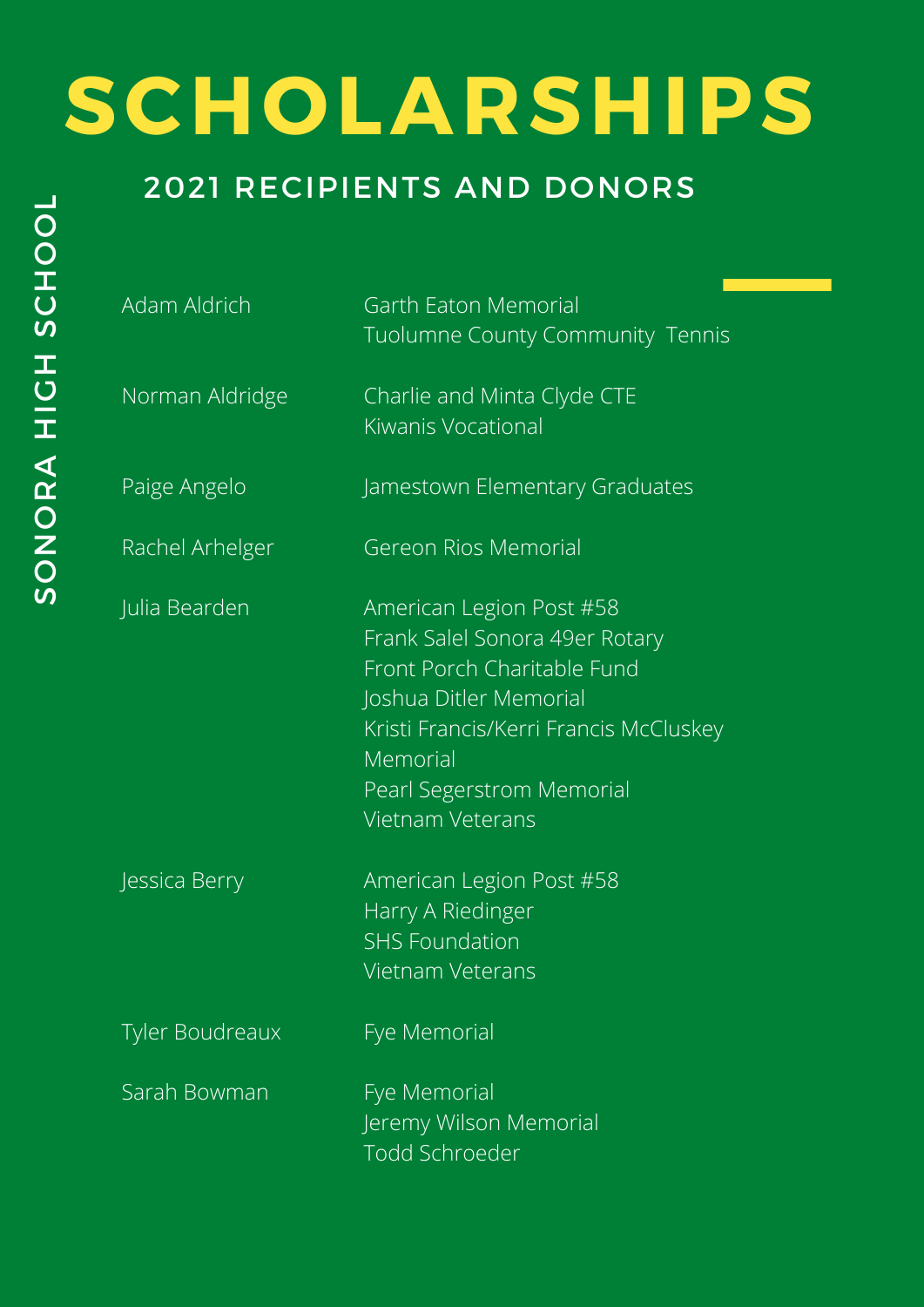| Shekinah Calindas       | Carl & Marilyn Keller<br>Eva Schicke Memorial<br><b>Get More Math</b><br>Stephen H Manson                                                                                                                                                                      |
|-------------------------|----------------------------------------------------------------------------------------------------------------------------------------------------------------------------------------------------------------------------------------------------------------|
| <b>Cortland Calkins</b> | Fye Memorial                                                                                                                                                                                                                                                   |
|                         | Mason Campbell Scott Jamestown Elementary Graduates                                                                                                                                                                                                            |
| Cameron Christie        | Minnie Wind Wolfinberger<br>Tuolumne County Deputy Sheriff's                                                                                                                                                                                                   |
| Michael Conefrey        | Gardella College Fund<br>Jennie Evans/Linda Duff<br>Joshua Ditler Memorial<br>Ken Wivell                                                                                                                                                                       |
| <b>Gregory Crook</b>    | Aspen Street Architects<br>Bob & Joan Miller Memorial<br>Lillian & Joseph Harold Agriculture<br>Ron Arington Memorial<br>Sierra Cascade Logging Conference<br>Sonora High Ag Boosters<br><b>Tuolumne County Farm Bureau</b><br>Tuolumne County Sheriff's Posse |
| <b>Tyler Duncan</b>     | Jeremy Wilson Memorial<br>Harry A Riedinger Memorial<br><b>Restivo Music</b>                                                                                                                                                                                   |
| Joseph Earhart          | Carl & Marilyn Keller                                                                                                                                                                                                                                          |
| Cole Edwards            | Columbia Elementary School Staff<br>Deputy Dave Grant Memorial<br>Shaws Flat                                                                                                                                                                                   |
|                         |                                                                                                                                                                                                                                                                |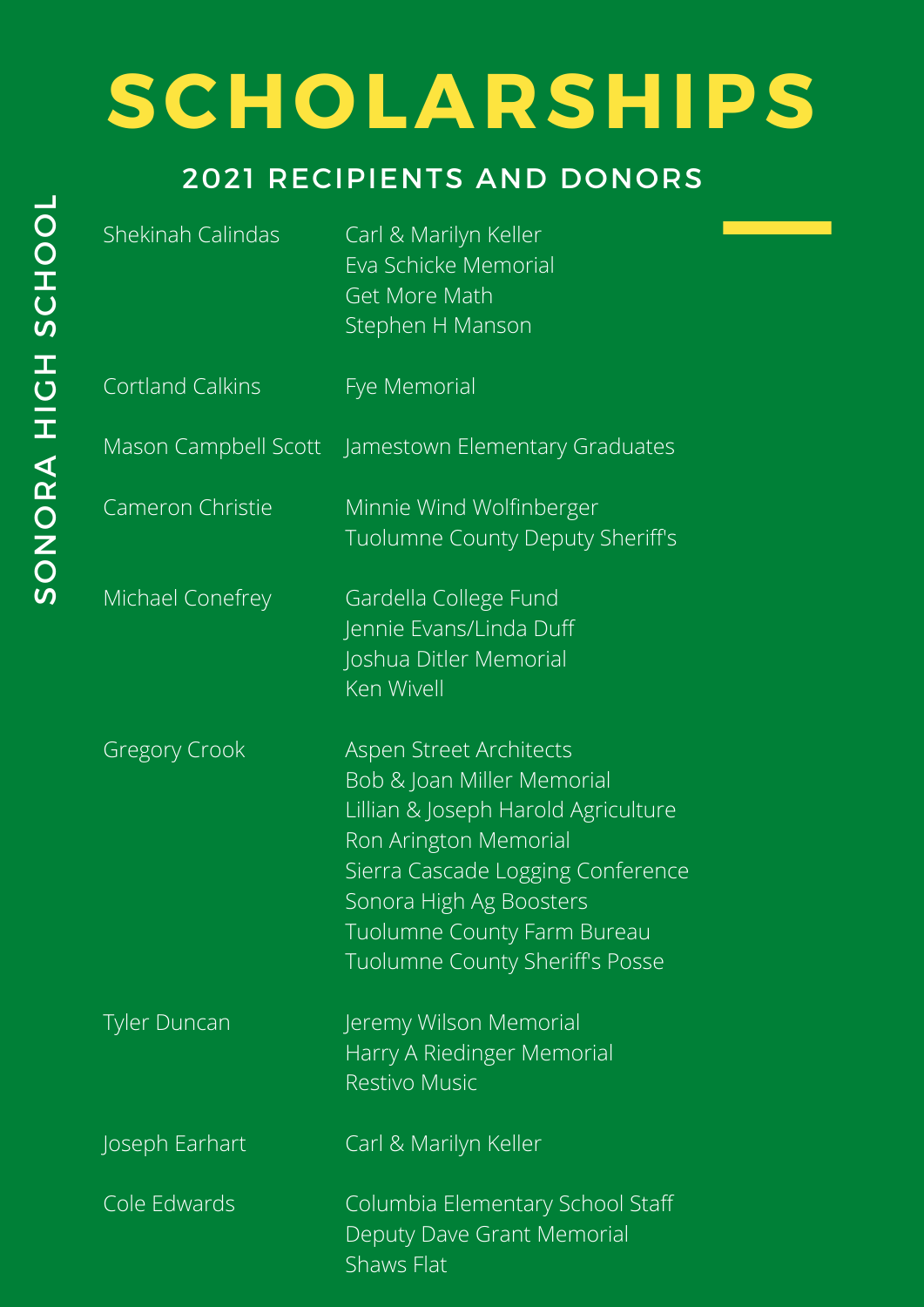<u> Tanzania (</u>

| Savannah Egger       | Jeff & Tani Hicks Memorial<br>Martin & Bethel Memorial<br>Morris Doyle Memorial<br>Sonora High Ag Boosters                                                                                                                                        |
|----------------------|---------------------------------------------------------------------------------------------------------------------------------------------------------------------------------------------------------------------------------------------------|
| Megan Ehle           | A.A.U.W.<br>Lillian & Joseph Harold Agriculture<br>Morris Doyle Memorial                                                                                                                                                                          |
| Jasmine Encinias     | Jamestown Elementary Graduates                                                                                                                                                                                                                    |
| <b>Valor Farris</b>  | Harry A Riedinger Memorial                                                                                                                                                                                                                        |
| <b>Gillian Fell</b>  | Harry A Riedinger Memorial                                                                                                                                                                                                                        |
| Jocelyn Ferris       | Harry A Riedinger Memorial                                                                                                                                                                                                                        |
| <b>Vivian Fox</b>    | Tuolumne County Deputy Sheriff's<br><b>Get More Math</b>                                                                                                                                                                                          |
| Garrett Franklin     | Jamestown Elementary Graduates                                                                                                                                                                                                                    |
| Martha Gonzales      | Sonora Elementary Memorial                                                                                                                                                                                                                        |
| <b>Acacia Grimes</b> | Mitchell Dahl Memorial<br><b>SHS Foundation</b>                                                                                                                                                                                                   |
| Jordan Hampton       | Gerald & Rose Engler Memorial<br>Jack & Gina Marie Gardella<br>Martin & Bethel Liliedahl<br>Ron Arington Memorial<br>Sierra Cascade Logging Conference<br>Sonora High Ag Boosters<br>Sue Griffiths Small Livestock<br>Tuolumne County Farm Bureau |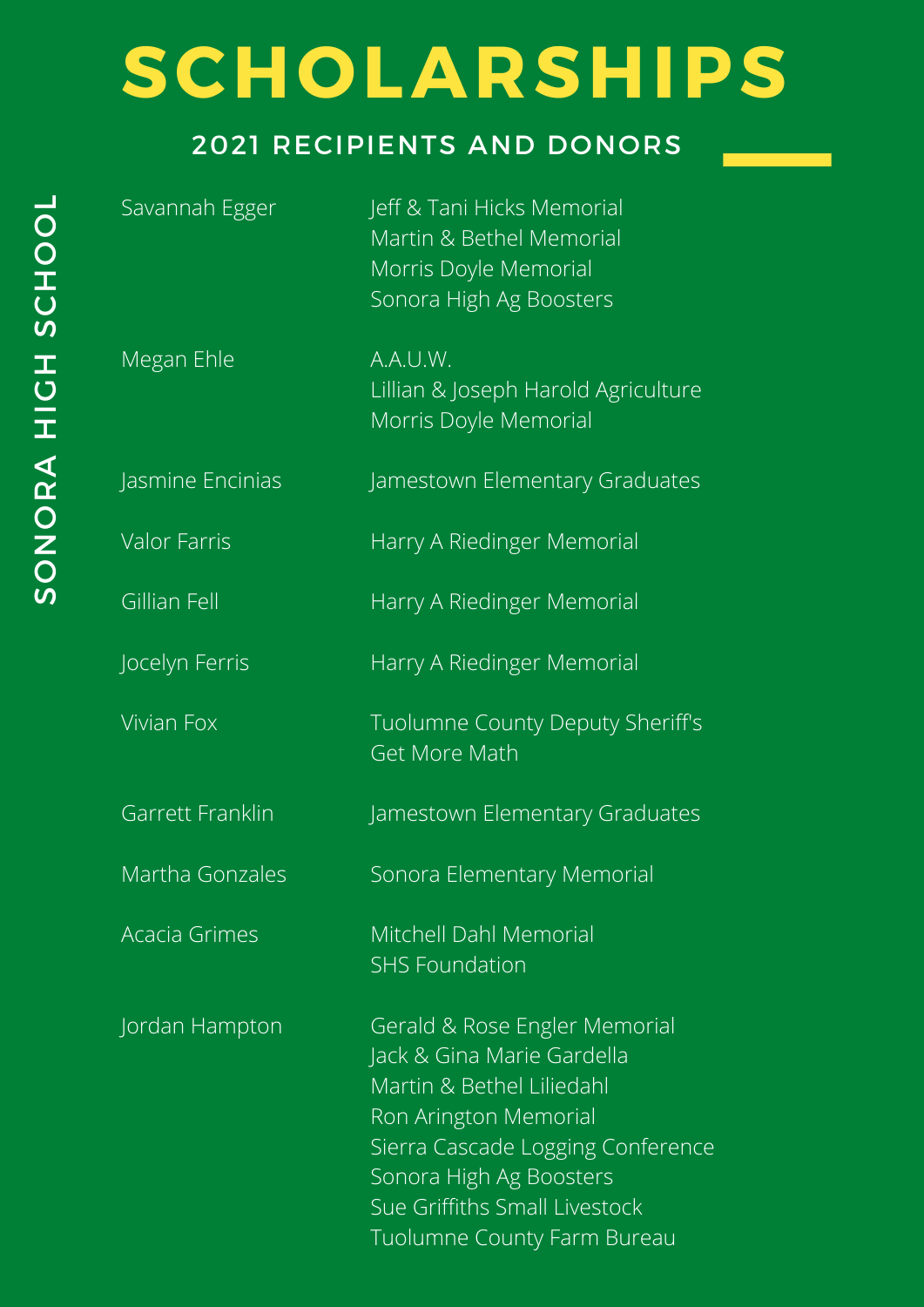| Kyler Hanks          | Joe Martin Family                                                                                                                                                                                                                                                                                                              |
|----------------------|--------------------------------------------------------------------------------------------------------------------------------------------------------------------------------------------------------------------------------------------------------------------------------------------------------------------------------|
| Ethan Hatt           | Jamestown Elementary Graduates                                                                                                                                                                                                                                                                                                 |
| Jacey Hawkins        | Frank Salel Sonora 49er Rotary<br>Alpha lota Chapter of Omega Nu<br>American Legion Post #58<br><b>Bass Family</b><br>Cory D White Memorial<br>Eva Schicke Memorial<br>Front Porch Charitable Fund<br>Harry A Riedinger Memorial<br>Joshua Ditler Memorial<br>Richard A Franco<br><b>Signal Service</b><br><b>Vietnam Vets</b> |
| Nichole Henson       | Columbia Elementary School Staff                                                                                                                                                                                                                                                                                               |
| Lucy Hessler         | Cory D White Memorial<br>Homer Latimer Memorial<br>Stephen H Manson                                                                                                                                                                                                                                                            |
| <b>Faizon Hilson</b> | Jamestown Elementary Graduates                                                                                                                                                                                                                                                                                                 |
| Logan Hughes         | Morris Doyle Memorial<br>Teleli Women's Weekender Golf<br><b>Tuolumne County Community Tennis</b>                                                                                                                                                                                                                              |
| Abigail Jasmer       | Lyle C Scott Memorial<br><b>Get More Math</b><br>Harry A Riedinger Memorial                                                                                                                                                                                                                                                    |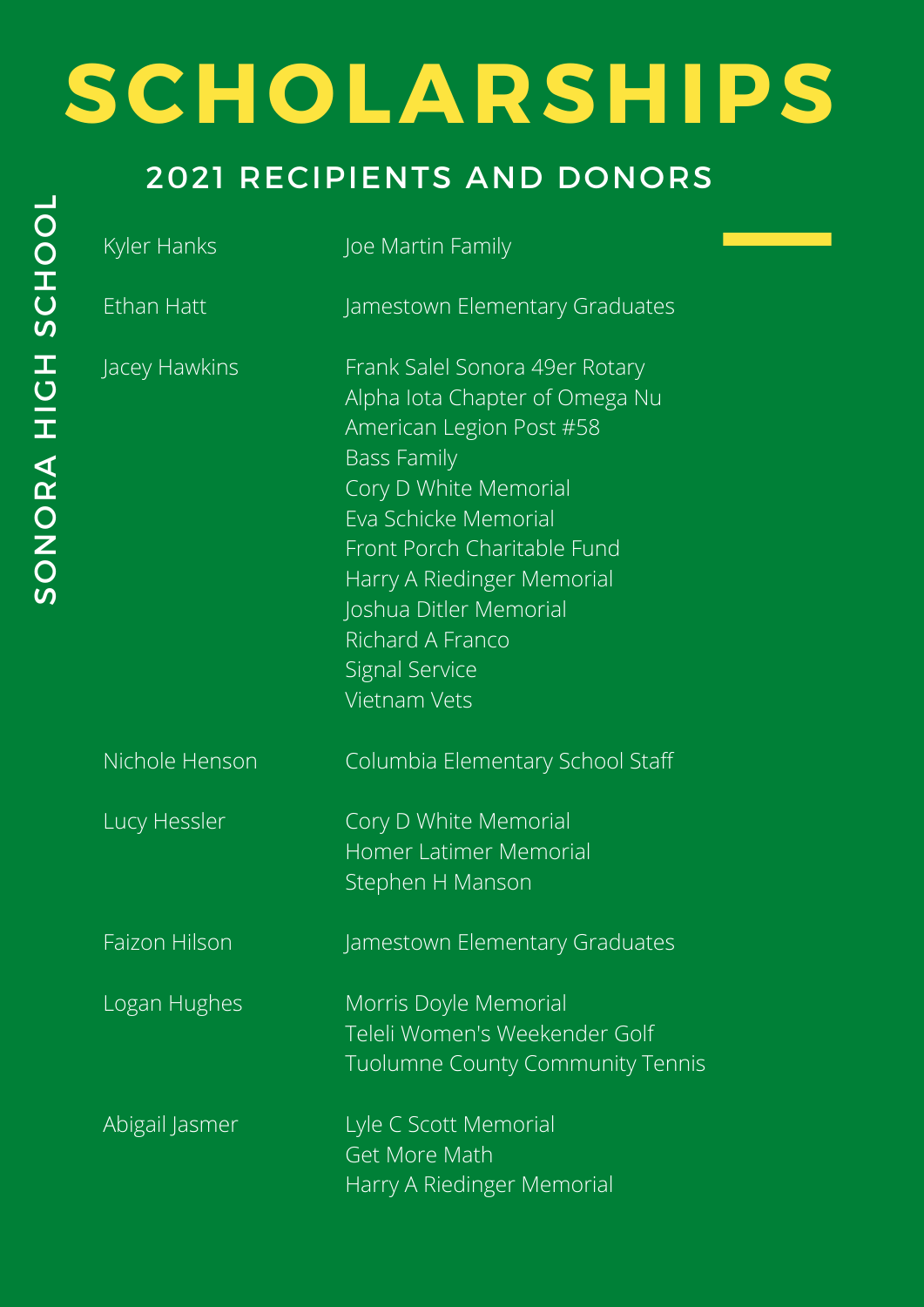### 2021 RECIPIENTS AND DONORS

Bailey Johnson

A.A.U.W

Alpha Iota Chapter of Omega Nu American Legion Post #58 Cory D White Memorial Jennie Evans/Linda Duff Memorial Joshua Ditler Memorial Morris Doyle Memorial Vietnam Veterans

Alexander Jukes

Imani Loh

Taylor Kellogg

Jenna Kriz

Neil Brian Maaliao

Amarys Machado

Grace Manley

Jonathan Martin Ascencio

Columbia Elementary School Staff Get More Math

Elaine Symons Baker Memorial

Michel-Dondero Memorial Sonora Elementary Memorial

Jack Cassinetto Memorial Art

Gilbert E Poulter Memorial

Darla Mayhew Memorial Harry A Riedinger Memorial Joshua Ditler Memorial Kenneth H. Bisordi Memorial Tuolumne County Sheriff's Posse

Teleli Women's Weekender Golf

Jamestown Elementary Graduates Jamestown Elementary Alumni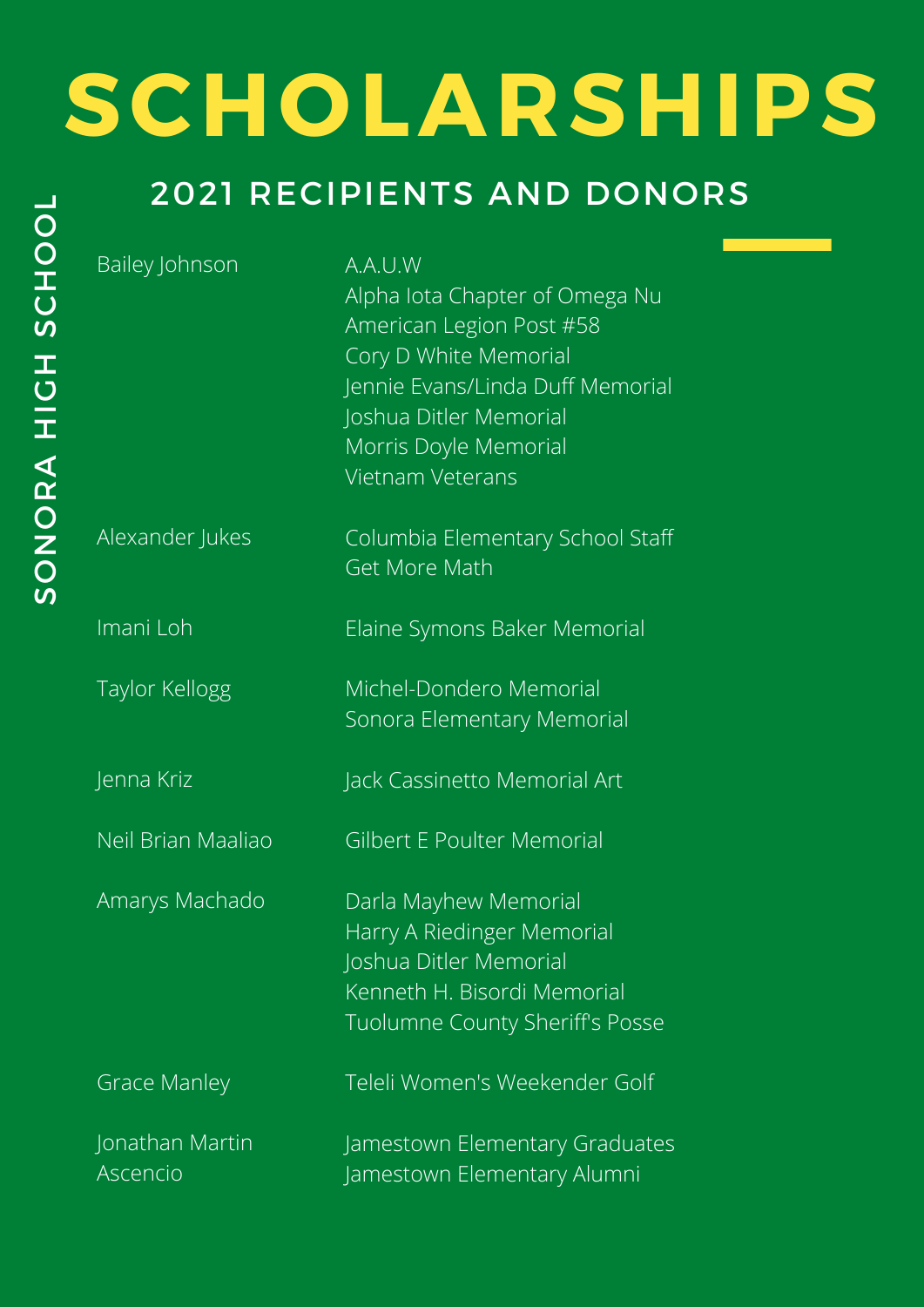#### Z O $\boldsymbol{\alpha}$  $\blacktriangleleft$ O<br>H H<u>ທ</u>  $\mathbf{\mathbf{\mathbf{\mathbf{\mathbf{C}}}}}$ HOO $\mathcal{L}$

<u>ທ</u> O

# **SCHOLARSHIPS**

### 2021 RECIPIENTS AND DONORS

Andrew Matlock

Aaron Baker Memorial Cory D White Memorial Earl & Mary Purdy Memorial Gardella College Fund Harry A Riedinger Memorial James O Dale Memorial Lillian & Joseph Harold Communications Pattie Lalley Memorial Paul & Jackie Mierop Memorial

Jadyden McKeon

Becki East Memorial Brockman Family Get More Math Jamestown Elementary Alumni Jamestown Elementary Graduates Pamela Lalley Memorial SHS Federation of Teachers Tuolumne Co Assoc of School Admin

Isabella McMahon

Doc Curtice Memorial

Jamestown Elementary Graduates Jamestown Elementary Alumni Restivo Music

Aiden McPeek

Alysia Means

Get More Math

Fye Memorial

Gabriel Milbourn

Daniel Moore

David Haigh Memorial Dr. Peter Marinovich Memorial

Charlie Nau Jamestown Elementary Graduates Jamestown Elementary Alumni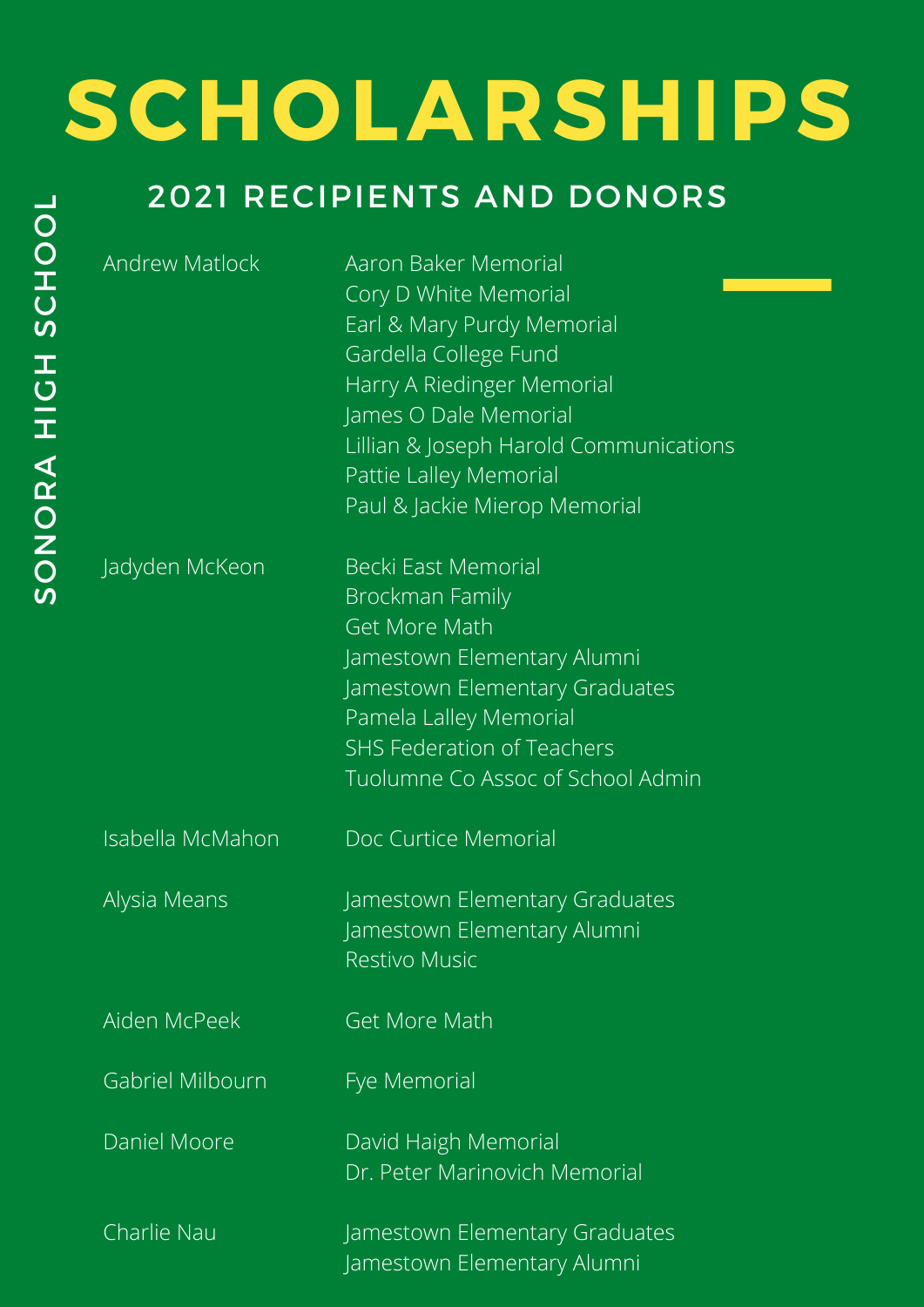| Paige Parkan            | Joshua Ditler Memorial                                                                                                                                                                   |
|-------------------------|------------------------------------------------------------------------------------------------------------------------------------------------------------------------------------------|
| Maisy Pearlman          | Darvis B Lee Jr. Memorial                                                                                                                                                                |
| <b>Anthony Preston</b>  | Jamestown Elementary Graduate                                                                                                                                                            |
| Savannah Rankin         | <b>SHS Foundation</b><br>Sonora Emblem Club #124                                                                                                                                         |
| Sidney Rojas            | Lillian & Joseph Harold Communications<br>Sonora High Ag Boosters                                                                                                                        |
| Mikayla Rumsey          | <b>Becki East Memorial</b><br>Ron Arington Memorial<br>Sonora High Ag Boosers<br>The Griffin Scholarship                                                                                 |
| Claudia Salazar         | Jamestown Elementary Graduates<br>Jamestown Elementary Alumni                                                                                                                            |
| <b>Hannah Santos</b>    | Allen Family Scholarship<br>Columbia Elementary School Staff<br>Jim Baldrige Memorial<br>Pearl Segerstrom Memorial<br>Ralph & Dotte Francis Memorial<br>Tuolumne County Deputy Sheriff's |
| <b>Curtis Schmittle</b> | <b>Bruce Paxton Memorial</b><br>Pat Sieben Band<br><b>Restivo Music</b>                                                                                                                  |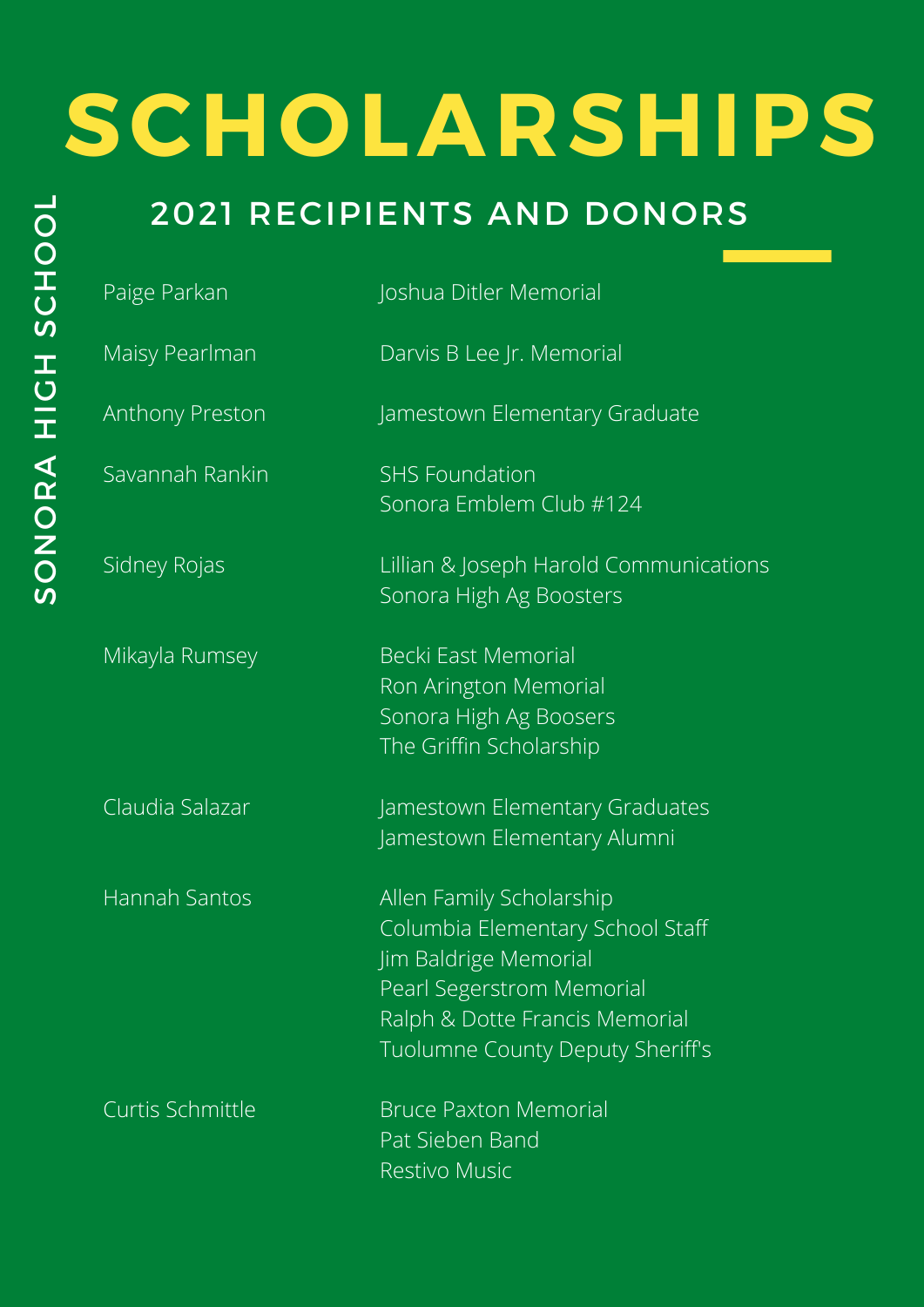| Megan Slater           | Sonora High Waterpolo<br><b>Tuolumne County Aquatics</b>                                                                                                          |
|------------------------|-------------------------------------------------------------------------------------------------------------------------------------------------------------------|
| Hannah Sousa           | <b>Carol Wivell Memorial</b><br>Jamestown Elementary Alumni<br>Jamestown Elementary Graduates<br>Lucille Arnold Incentive<br>Women of the Moose<br>Rodney W Smith |
| Hazel Kate Suni-En     | Doc Curtice Memorial                                                                                                                                              |
| Regan Thornton         | A.A.U.W.<br>E Clampus Vitus<br>Frank Salel Sonora 49er Rotary<br>Harry A Riedinger Memorial<br><b>SHS Foundation</b><br>Sonora Sunrise Rotary                     |
| <b>Tyler Utterback</b> | Kenneth H. Bisordi Memorial<br>Sierra Quilt Guild<br>Sonora Sunrise Rotary                                                                                        |
| Andrew Vang            | Fye Memorial                                                                                                                                                      |
| Hannah Vienop          | Jamestown Elementary Graduates<br>Jamestown Elementary Alumni                                                                                                     |
| Kylie Walker           | J. Elizabeth Jager                                                                                                                                                |
| Nathanyel Winans       | Sonora High Ag Boosters<br>Columbia Elementary School Staff<br>Sonora High Class of '58                                                                           |